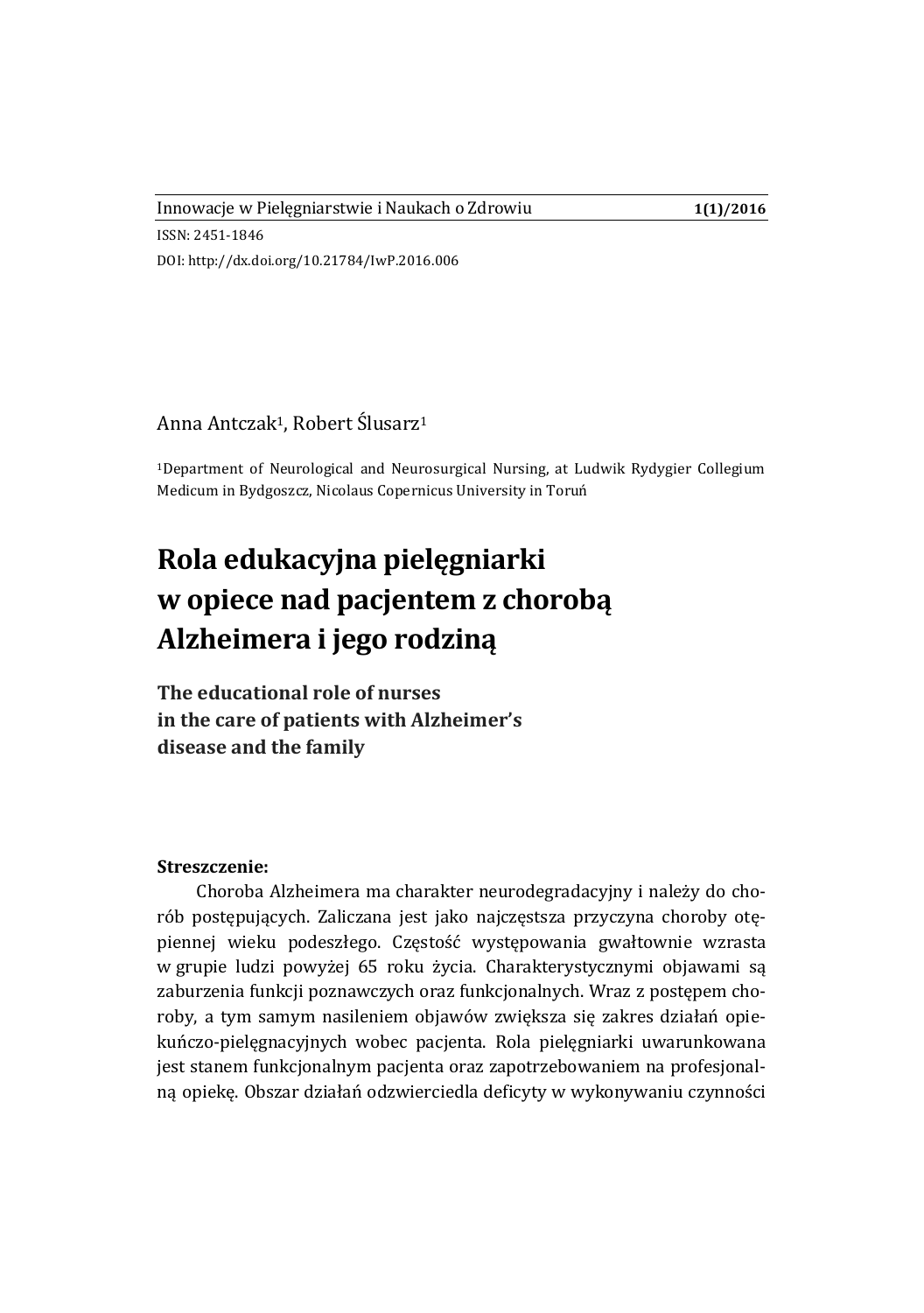samoobsługowych oraz brak wiedzy opiekunów. Pielęgniarka powinna określić problemy pacjenta i jego rodziny, postawić cele do wykonania, wdrożyć odpowiednie środki realizacji oraz ocenić działania.

Edukacja pacjenta to proces kolejno następujących, powiązanych logicznie i przyczynowo czynności, które są podejmowane w celu wywołania zmian w zachowaniu pacjenta. W związku z progresją choroby i w konsekwencji całkowitej niesamodzielności, wymaga od pielęgniarki odpowiedniej postawy adekwatnej do wykonywanej pracy oraz wyróżniającej się dużą moralnością. Rola edukacyjna w przypadku pacjentów z AD oraz ich rodzin odgrywa znaczącą rolę w procesie leczenia. Zapewnia poczucie bezpieczeństwa oraz wsparcia psychicznego. Pacjent na każdym etapie choroby ma zapewnianą odpowiednią jakość życia. Poza tym przygotowuje rodzinę do opieki nad pacjentem w warunkach domowych oraz wskazuję różne drogi rozwiązania problemów.

## **Abstract:**

Alzheimer's disease is of neurodegrading nature and belongs to progressive diseases. It is classified as the most common cause of dementia disease of old age. The incidence is rapidly increasing in the group of patients over 65 years of age. The characteristic symptoms include cognitive and functional disorders. As the disease progresses, and thus the severity of symptoms increases the scope of activities related to patient care grows. The role of nurses is conditioned by the patient's functional status and demand for professional care. The area of activities reflects deficits in carrying out self-service and the lack of caregivers' knowledge. The nurse should identify patients' problems and as well as those of their families, define the goals to be reached, implement appropriate measures and evaluate the actions.

Patient's education is a process of successive, logically and causally related steps that are being taken in order to induce changes in the behavior of the patient. In connection with the progression of the disease and, consequently, total reliance, it requires from nurses appropriate attitude adequate to the work performed and characterised by outstanding high morality. The educational role in the case of patients with AD and their families plays a significant role in the process of treatment. It provides a sense of security and psychological support. The patient at every stage of the disease is guaranteed to have adequate quality of life. Also, it prepares the family to the care of the patient at home and defines various ways to solve problems.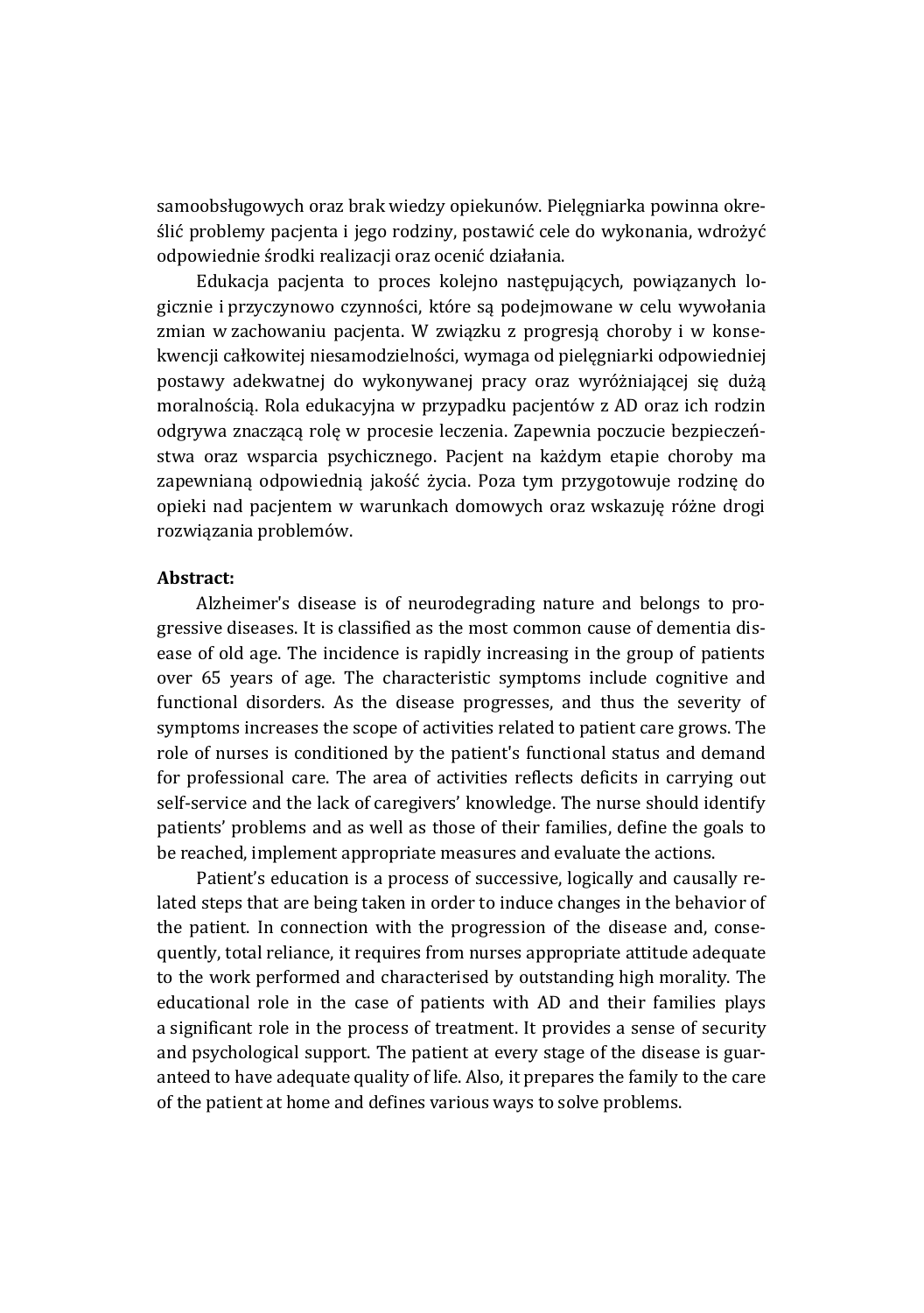**Słowa kluczowe:** rola edukacyjna, pielęgniarka, pacjent, choroba Alzheimera

**Keywords:** the role of education, nurse, patient, Alzheimer's disease

## **Introduction**

Alzheimer's disease (Alzheimer 's disease , AD) is a neurodegenerative disease of a complex etiology and pathogenesis. It belongs to one of the most common diseases of substrates dementia in the age group over 65 years of age. In addition, according to research it accounts for more than half of all cases of dementia in this age group. Based on statistics, it can be specified that in Poland on over 400,000 people suffer from Alzheimer's disease. In contrast, in the world this problem affects 10 % of the population. It is a global problem and is defined as a disease of civilization [1,2]. With age, the percentage of patients increases, and thus the number of those requiring full or partial protection. AD is one of the progressive and chronic diseases, the therapy applied aims at slowing down the progress of the symptoms occurring.

The criterion conditioning the identification of Alzheimer's disease, as it has already been mentioned, is the age of the patient. It is considered to be the most important risk factor, and it is defined that with age the risk of diagnosis significantly increases. The determinant defined in studies is the age of 65. Above that age the risk of developing dementia symptoms doubles every five years. Some studies indicate that more than 50% of population aged over 85 years suffer from AD. Also, the factors referred to in literature as predisposing factors are those resulting from genetics, gender and improper lifestyle. Hereditary factor indicates an increased risk for a person diagnosed with Alzheimer's disease. Geneticists are still working on the updating the data on genes predisposing to the emergence of the disease. Another factor considered is gender, there has been discovered a relationship which specifies that AD is more often diagnosed in women. Research show the impact of loss of estrogen due to menopause and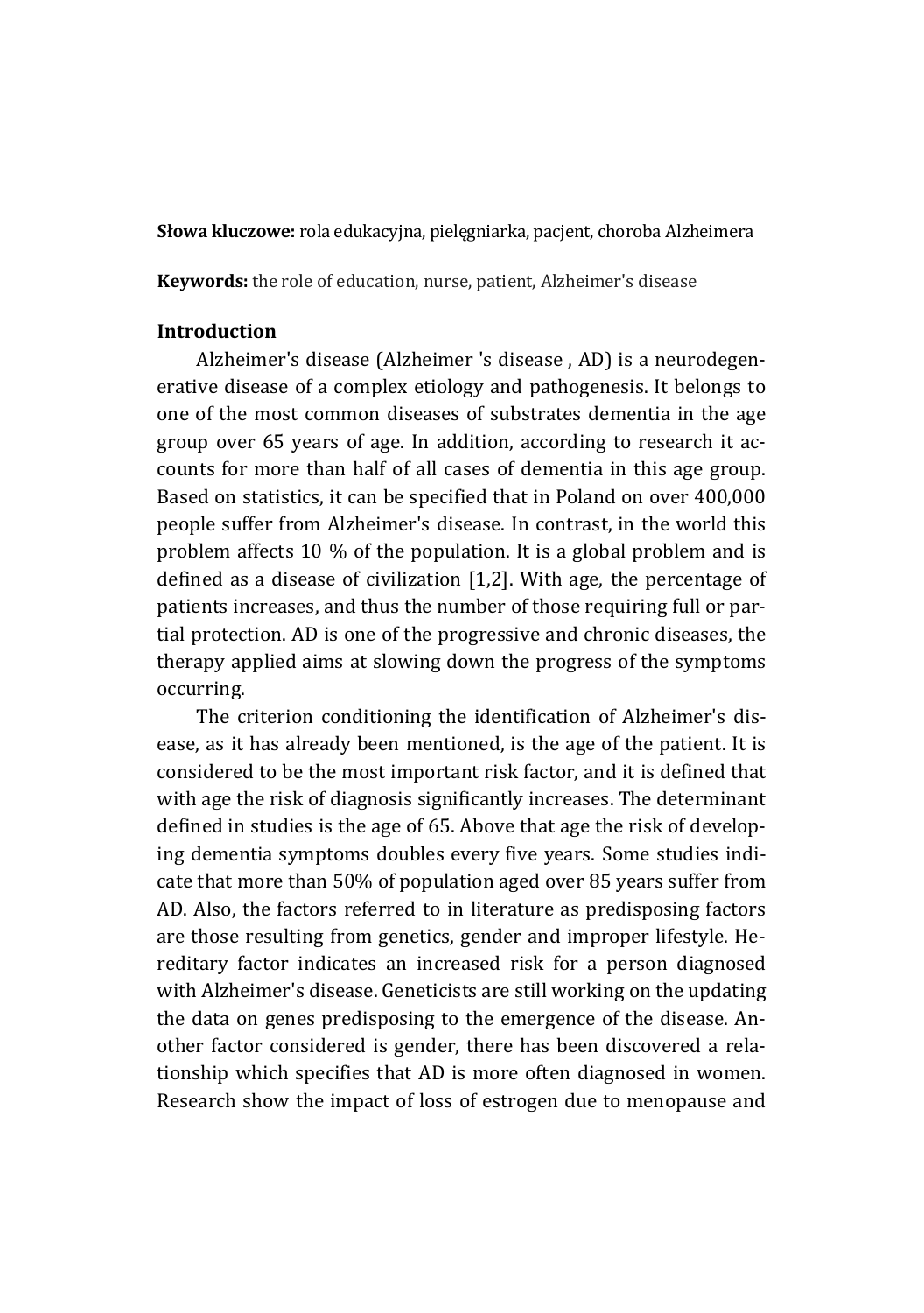the fact that women live longer. As far as improper lifestyle is concerned, researchers have identified the impact of smoking, and overweight as both a predisposing andmodifiable factor. Some results indicate an increased risk of disease in the case of smokers by 5o%. In contrast, overweight and obesity affects the development of other diseases such as hypertension, diabetes and cardiovascular disease, which can also contribute to the diagnosis of dementia. All these risk factors are confirmed by scientific research [3].

## **Review**

#### **Problems of patients diagnosed with Alzheimer's disease**

The characteristic symptoms are cognitive and functional disorders. Also, changes occur in emotional and social reactions, in behavior, and motivation. The first characteristic signs are usually ignored. In the course of the disease it comes to disturbances in thinking, concentration and evaluation. There are difficulties with orientation regarding time, place and oneself. In addition, there occur difficulties regarding the language, reading comprehension, and counting. In the interviews the families of patients refer to minor memory disorders, involving difficulties in naming the object or the inability to perform simple tasks that did not use to be a problem. Gradually it develops to very serious stages often threatening patient's health or life. Memory disorders lead to leaving the house in search forflatmates or uncontrolled turning on electrical appliances. Care of the patient with AD at this stage of the disease requires 24-hour control. In addition, in the first phase of the disease there might occur depression, connected with difficulties in understanding one's own illness. This results from the deterioration of cognitive abilities, with which patients are knowledgeable about the changes undergoing in their bodies. Apart from that, with the development of the disease there appears aggressive behavior, both to the patient himself as well asto the patient's family. Changes in behavior also result from difficulties to understand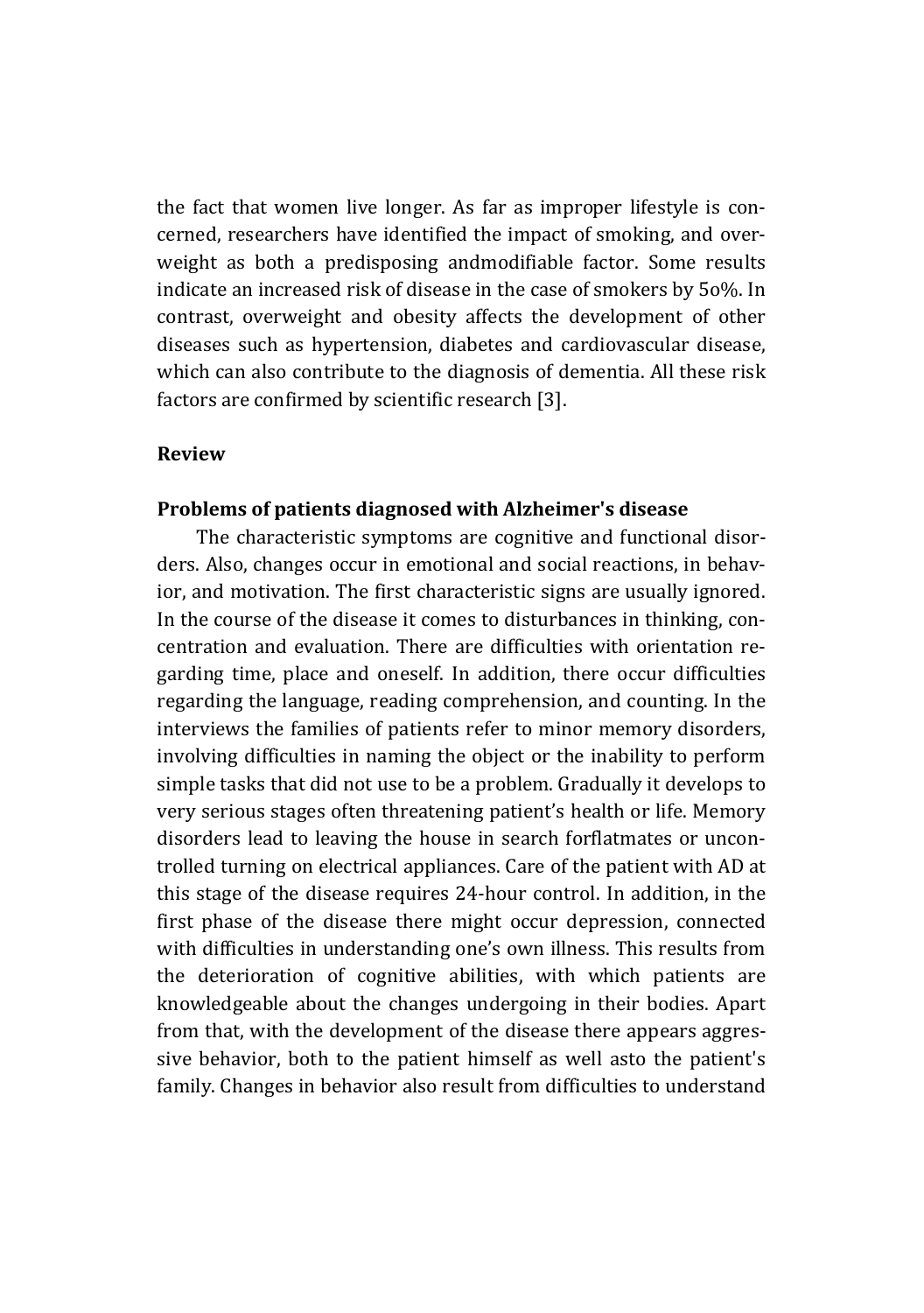the environment. The reality of the patient becomes very complicated, and complex activities trigger anxiety and fear. The family often enhances these behaviors through restrictions caused by deficiencies in knowledge [4,5,6].

In addition to psychiatric disorders, typical for this disease, particular attention shouldbe paid to the nursing problems related to the performanceof basic life activities. As the disease progresses, and thus the severity of symptoms increases, the scope of activities related to patient care grows. Evolutionary nature of this disease results in dependency on the assistance of others, as well as in overall patient care. Patient's difficulties consist in the maintenance of appropriate body hygiene and in satisfying physiological needs.

Cognitive impairment results in limitations in the performanceof basic activities. The patient does not remember the scope of activities to be carried out with basic activities which include having meals, hygiene, getting dressed or washing. Those restrictions do not result from movement dysfunctions, but they can affect them directly. The patient is not able to properly nourish and hydrate the body by himself. He lacks regularity in having meals asthey are simply forgotten. Assistance of caretakers ought to be adjusted to the current condition of the patient.

All those aforementioned issues directly affect the life and functioning of the whole family. The patient, before the diagnosis of the disease, had functioned properly in a family environment. In their interviews the family often do not specify the first symptoms appearing, treating them as conditions caused by stress or fatigue [7,8] .

## **The educational role of the nurse**

Health education is a process in which one learns to take care of their own health and the health of other people in the society. It consists of several stages, following and sometimes overlapping each other. Its beginning is at the stage of becoming aware of health issues in order to make decisions and take actions aimed at changing health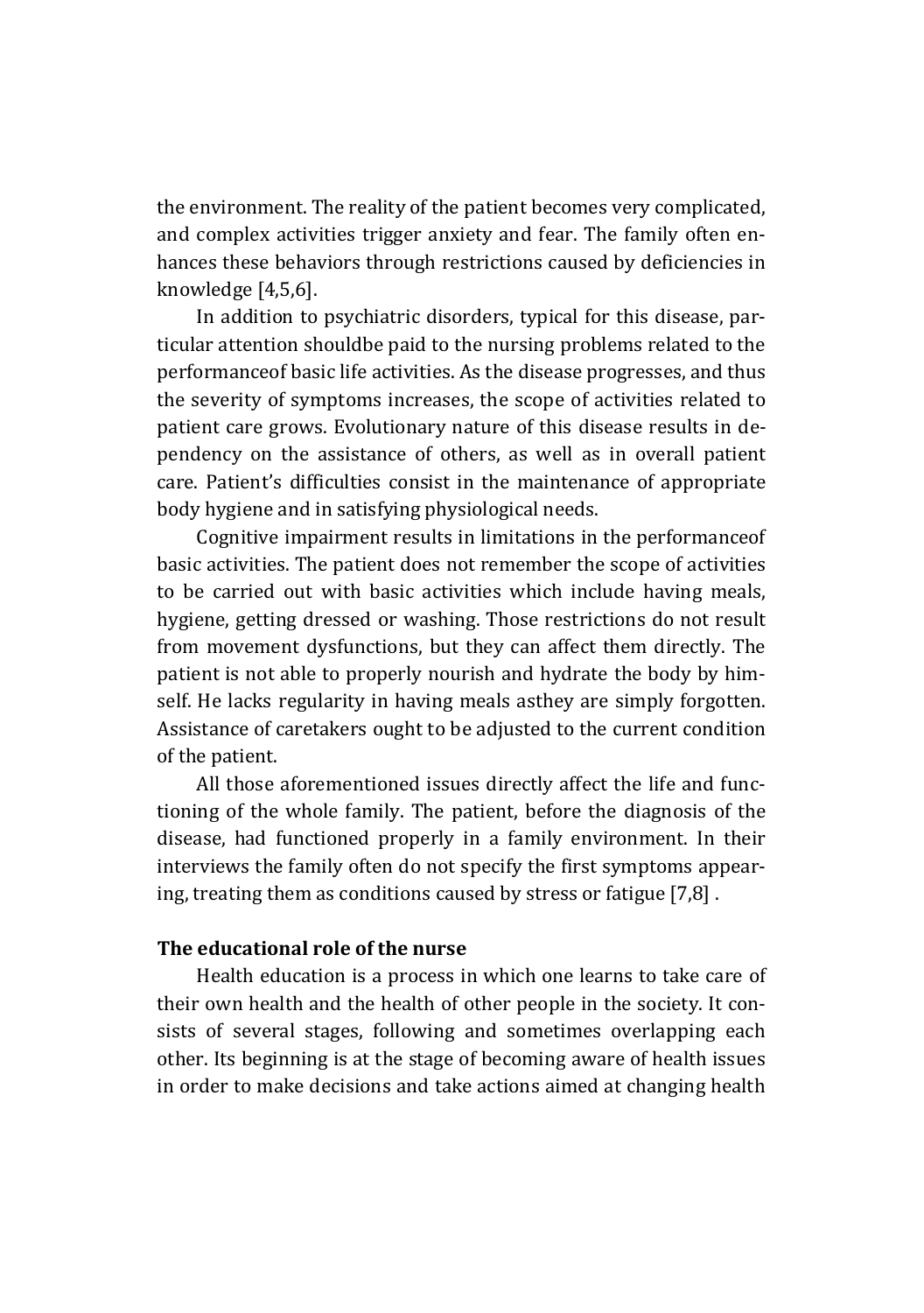behavior. It is distinguished by exposing the relationship between human health and the physical and social environment in which one functions [9].

Health education aims at developing health-promoting education. It is a long-term and multi-stage process. Actions taken in this direction are focused on a positive approach to health promoting a healthy lifestyle. It totally rejects actions that could endanger health or human life. Modifiable factors, affected directly by the man,are rejected,by arguing ,inter alia, their influence on the development of civilization diseases.

Education of patients and their families is a very important element in the process of treatment. Awareness of the nature of the disease as well as of the therapy implemented makes it possible to achieve considerably better effects of treatment [10,11,12].

The role of nurses is conditioned by the patient's functional status and demand for professional care. The area of activities reflects deficits in carrying out self-service and the lack of caregivers' knowledge. The nurse should identify patients' problems and as well as those of their families, define the goals to be reached, implement appropriate measures and evaluate the actions. The leading essence of care is primarily to preserve the longest possible independence. The specificity of work in the neurology ward determines the approach to the patient both with the logical contact preserved , as well as with cognitive disorders in the case of whichthe contact is much more difficult [13, 14].

An example of such dementia are diseases that significantly restrict proper communication in the patient-nurse relationship. Nursing care in the case of patients with problems in verbal communication must be individually adjusted according to the needs of the patient and depend on his current health condition. In view of the progress of the disease, rapid changes in the behavior of such patients are observed [15].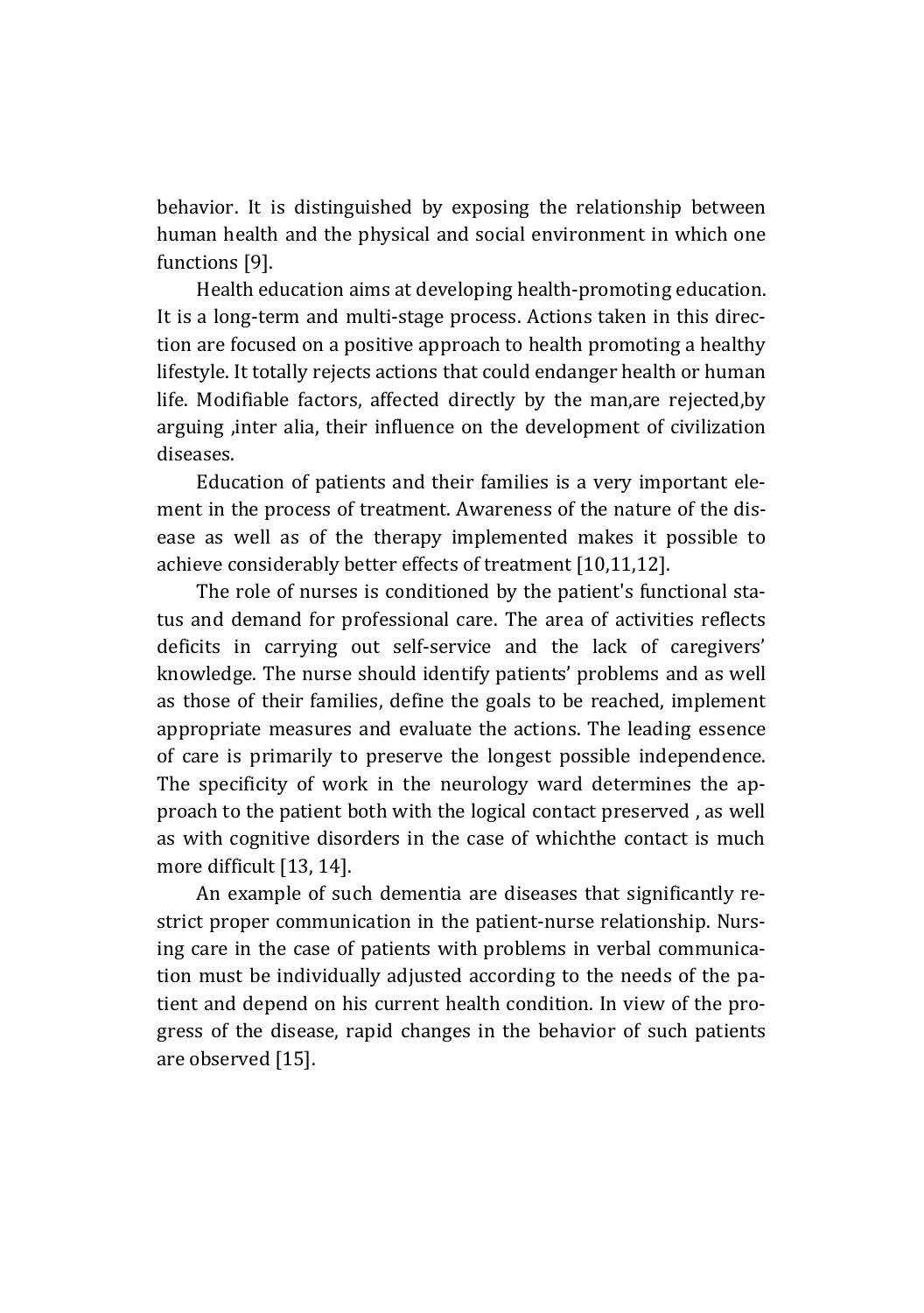Nursing covers a full range of activities in the field of patients with dementia. Depending on the severity of the symptoms assistance is extended and further procedures are introduced. The patient requires assistance in all spheres of life. In physical terms, appropriate conditions ought to be provided for the purpose of appropriate functioning. The nurse should assist in the field of self-care, depending on the degree of patient's dysfunction. In this case particular attention should be focused on patient's family, because the disease also refers directly to the caregivers of such a person. Both the patient as well as his family should receive psychological support from the medical staff.

The task the nurse has to manage in connection with dementia is to provide a sense of security for the patient in the case of difficulty with understanding many events which can generate anxiety, where asthe patient's family ought to be sure that they will not be left on their ownin the care of the patient. The role of nurses, should there appear problems in communication in the care of the patient, is to answer questions with patience, even if they have already been answered more than once. It is also important to repeat information such as that regarding operations scheduled, timetable, introducing oneself to the patient, in order to reduce the sense of insecurity [16, 17,18].

As regards the educational role, the nurse should be patient, understanding and reserved in expressing opinion. The nurse cannot assess patients and their families, because each person in a difficult situation might behave in a different way. She must have the ability to listen, and notice details that may affect the assessment of the patient [19].

Working with neurological patients should be based on defining priorities related to care in relation to a particular patient or a group of patients with a particular disease unit. On the basis of the patient's neurological problem determination and based on the interpretation of occurring symptoms of the disease, on the results of diagnostic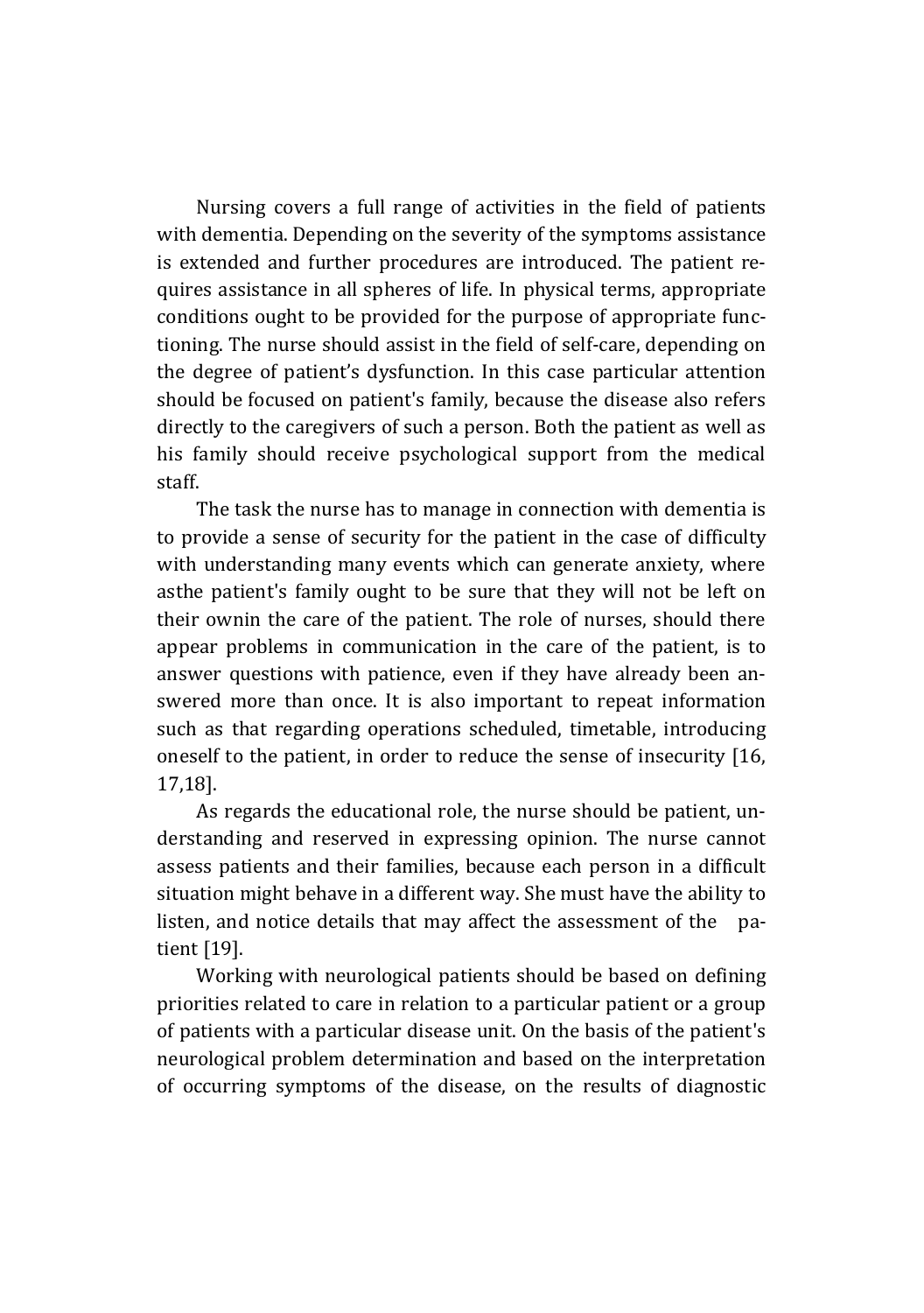tests and analysis of the collected data concerning the patient's condition, to indicate the appropriate measures to be implement individually, and at the same time in a holistic approach. Nursing should satisfy the physical, psychological and social realm of the patient. A properly adjuste dmodel of care can implement appropriate and targeted care [20,21].

Taking care of someone with Alzheimer's disease and their nurturing is extremely complex. It requires the full commitment and the necessary and technical knowledge on the part of all members of the therapeutic team dealing with the patient. Support from professional therapeutic team is extremely important. Nursing care includes not only the performance of professional diagnostic procedures, but also assistance in daily activities, accompanying , supporting and educating the patient as well as their families. Raising the standards of nursing care of the elderly is of fundamental importance for the quality of livesof patients, caregivers and health care staff themselves.

## **Conclusions**

To sum up, care of a patient diagnosed with Alzheimer's disease requires knowledge and skills, but above all an appropriate professional attitude. Depending on at what stage of the disease the patient is, individualized care should be adapted to their needs and dysfunctions and at the same time the patient should be perceivedholistically. A holistic approach means appropriate care in all spheres of life. The patient despite the accompanying symptoms and problems is to be provided with adequate quality of life. The patient's family also requires support and needs to be provided with a sense of security. In a situation of accumulated problems related to care, due care and concern should be provided and possible ways to solve problematic situations defined.

The nurse fulfilling the educational function to the patient with AD must have a broad knowledge in areas closely related to the disease unit and have the skills to carry out due care. The nurse is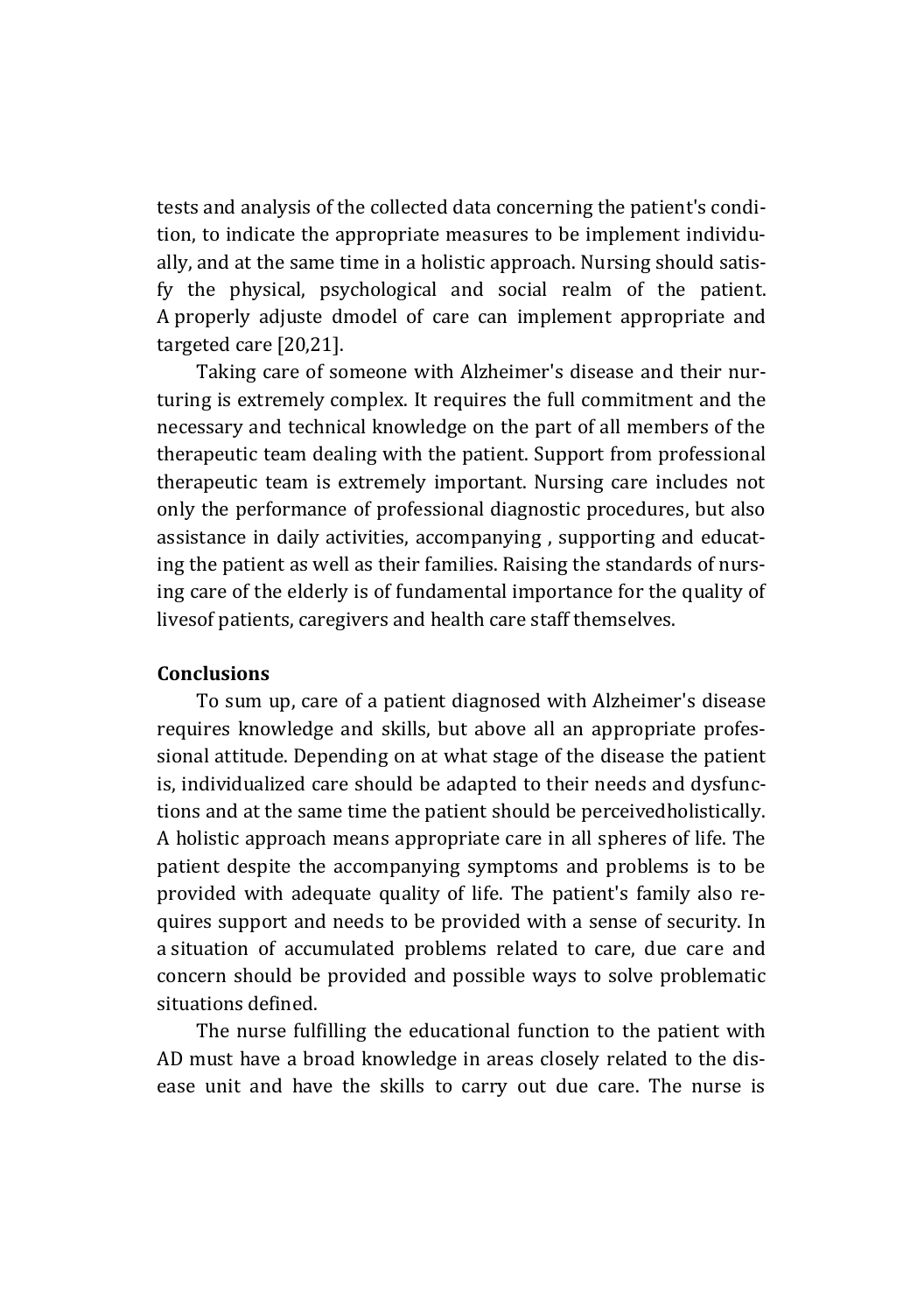obliged to continuous training in order to improve competence. The nurse should, through their actions demonstrate professionalism. Apart from the knowledge and skills they should also reveal high social competence. In contact with a patient the nurse must have patience, understanding, and forbearance. At later stages of the disease verbal contact with the patient is very difficult. The staff should be able to read the signals sent by the patient in non-verbal patient contact [22,23,24].

The educational role of nurses should be aimed at gaining the confidence of both the patient as well as his family. That should result in the assistance given to the patient and not in the performance activities for and instead of the patient. In the case of Alzheimer's disease it is crucial to maintain independence as long as possible, in order to improve the quality of life [25,26].

## **Bibliografia/Bibliography:**

- 1. Pabiś M., Ślusarska B., Jarosz M.J., Zarzycka D., Dobrowolska B., Brzozowska A. Kompetencje pielęgniarek w zakresie edukacji zdrowotnej w polskim systemie opieki medycznej. Pielęgniarstwo XXI wieku. 2010;Nr 3–4:(32–33).
- 2. Glińska J., Lewandowska M. Autonomiczność zawodu pielęgniarskiego w świadomości pielęgniarek z uwzględnieniem pełnionych funkcji zawodowych. Problemy Pielęgniarstwa. 2007;tom 15, zeszyt nr 4.
- 3. Franek G.A., Łukasz-Paluch K., Cholewka B. Koncepcja roli zawodowej pielęgniarki w literaturze przedmiotu. Problemy Pielęgniarstwa, 2012;20(2):252–259.
- 4. Rutkowska A. Problem psychologicznej pomocy chorym neurologicznie i ich rodzinom. Folia Psychologica, Warszawa 1997.